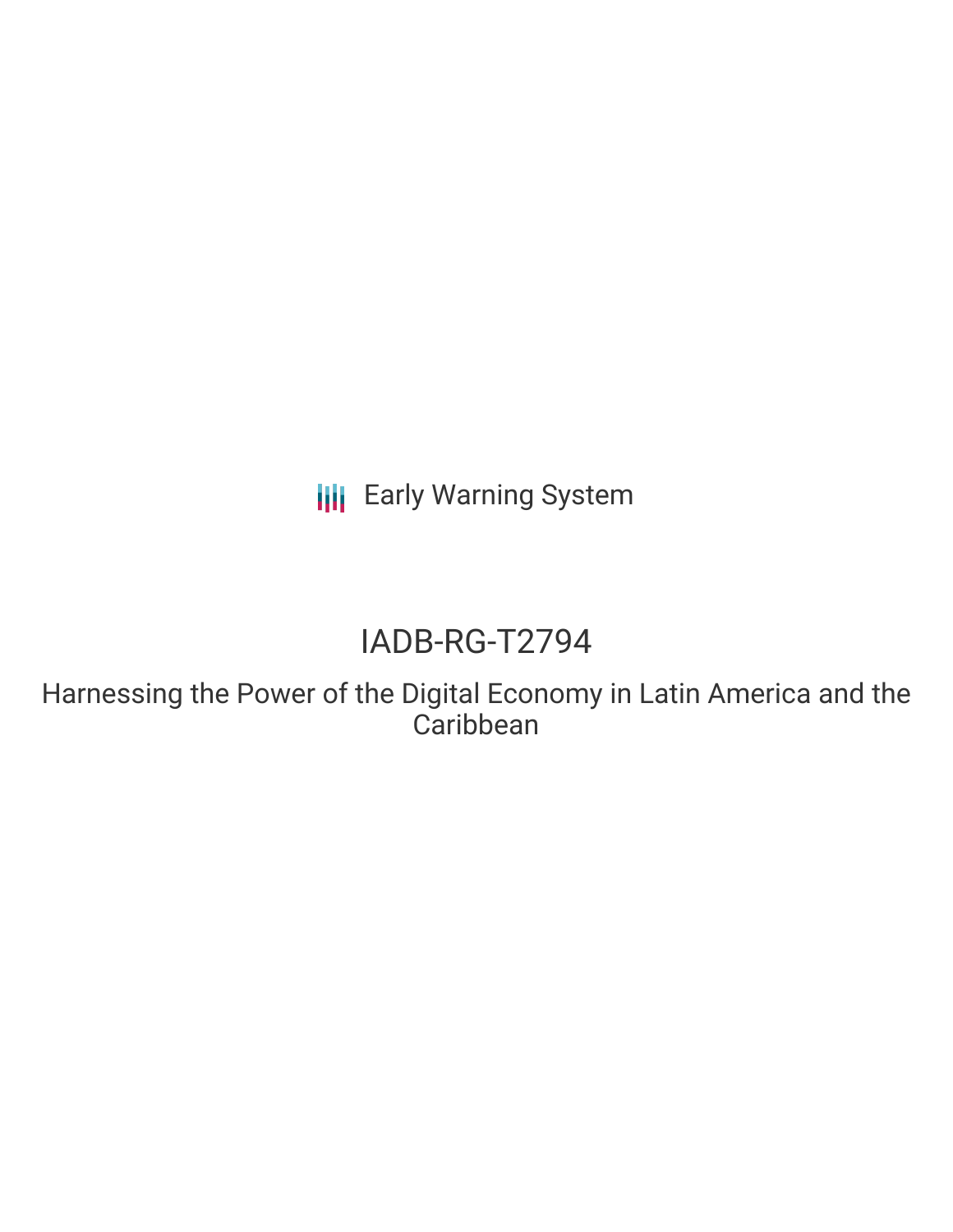

#### **Quick Facts**

| <b>Financial Institutions</b>  | Inter-American Development Bank (IADB) |
|--------------------------------|----------------------------------------|
| <b>Status</b>                  | Approved                               |
| <b>Bank Risk Rating</b>        | U                                      |
| <b>Voting Date</b>             | 2016-08-05                             |
| <b>Investment Type(s)</b>      | Grant                                  |
| <b>Investment Amount (USD)</b> | $$1.30$ million                        |
| <b>Project Cost (USD)</b>      | \$1.30 million                         |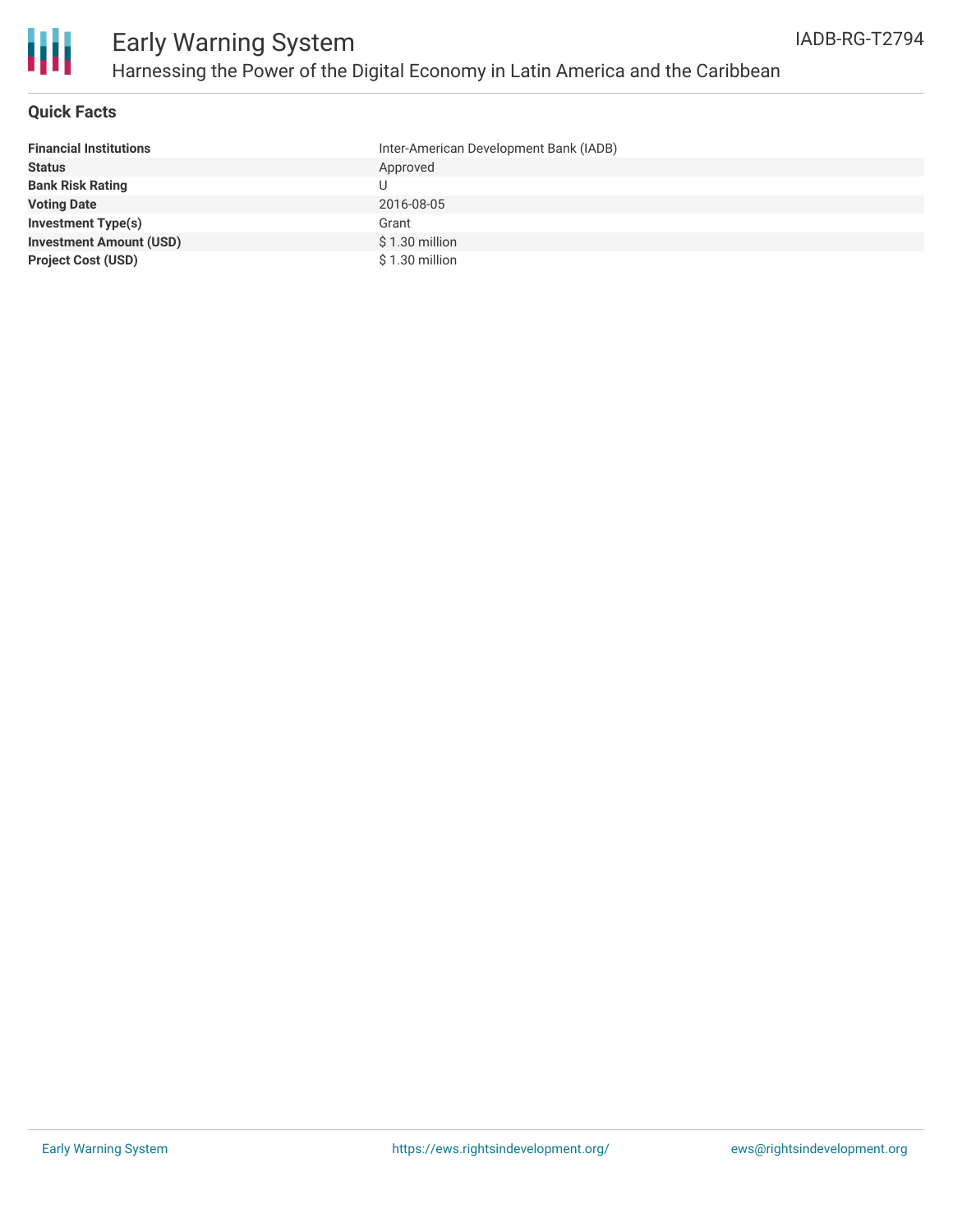

### Early Warning System Harnessing the Power of the Digital Economy in Latin America and the Caribbean

#### **Project Description**

From the IDB: "The objective of this TC is to enhance the capacity and offering of the Bank to support its clients to harness the power of the Digital Economy, as a key driver of economic growth and poverty reduction."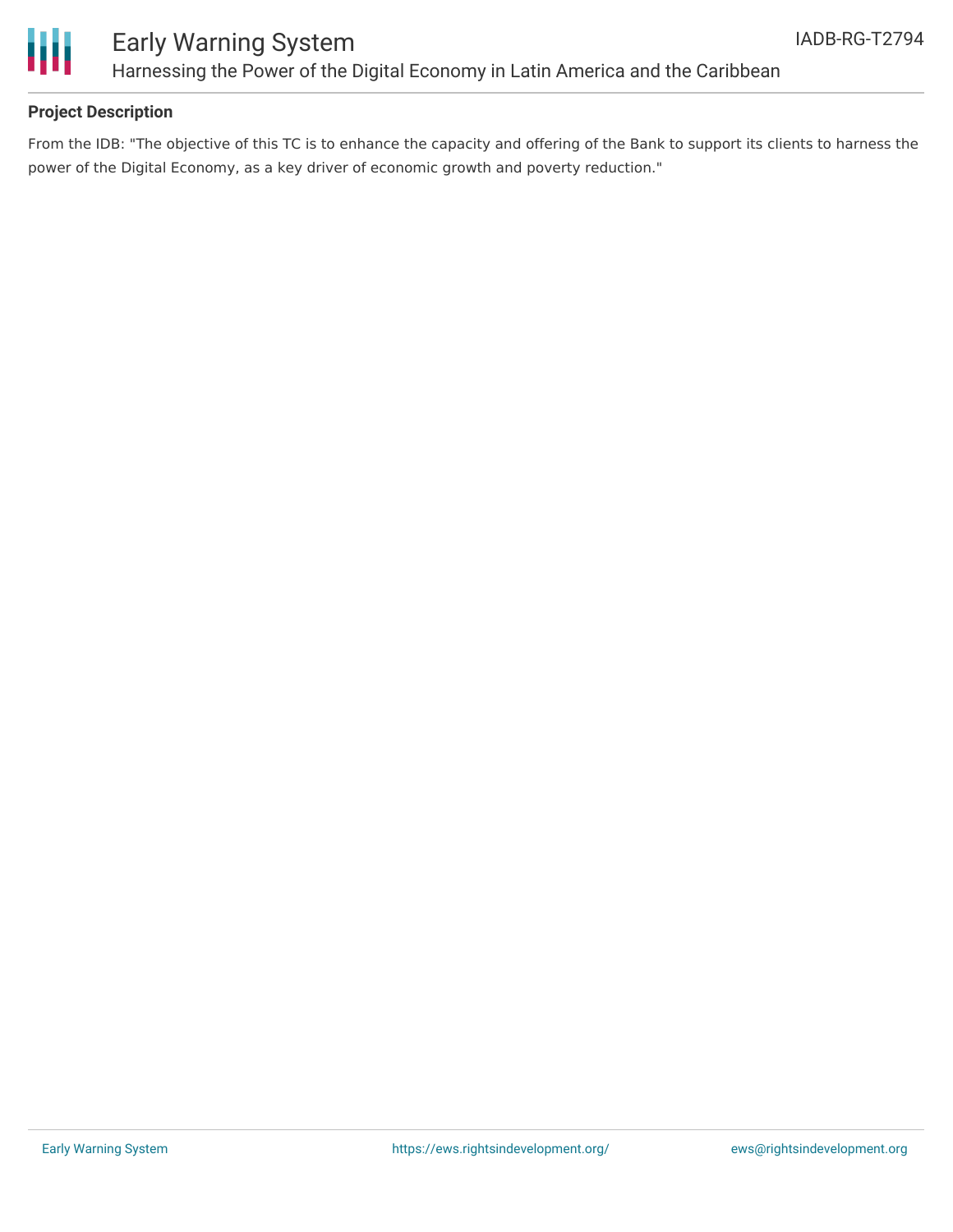

# Early Warning System Harnessing the Power of the Digital Economy in Latin America and the Caribbean

#### **Investment Description**

• Inter-American Development Bank (IADB)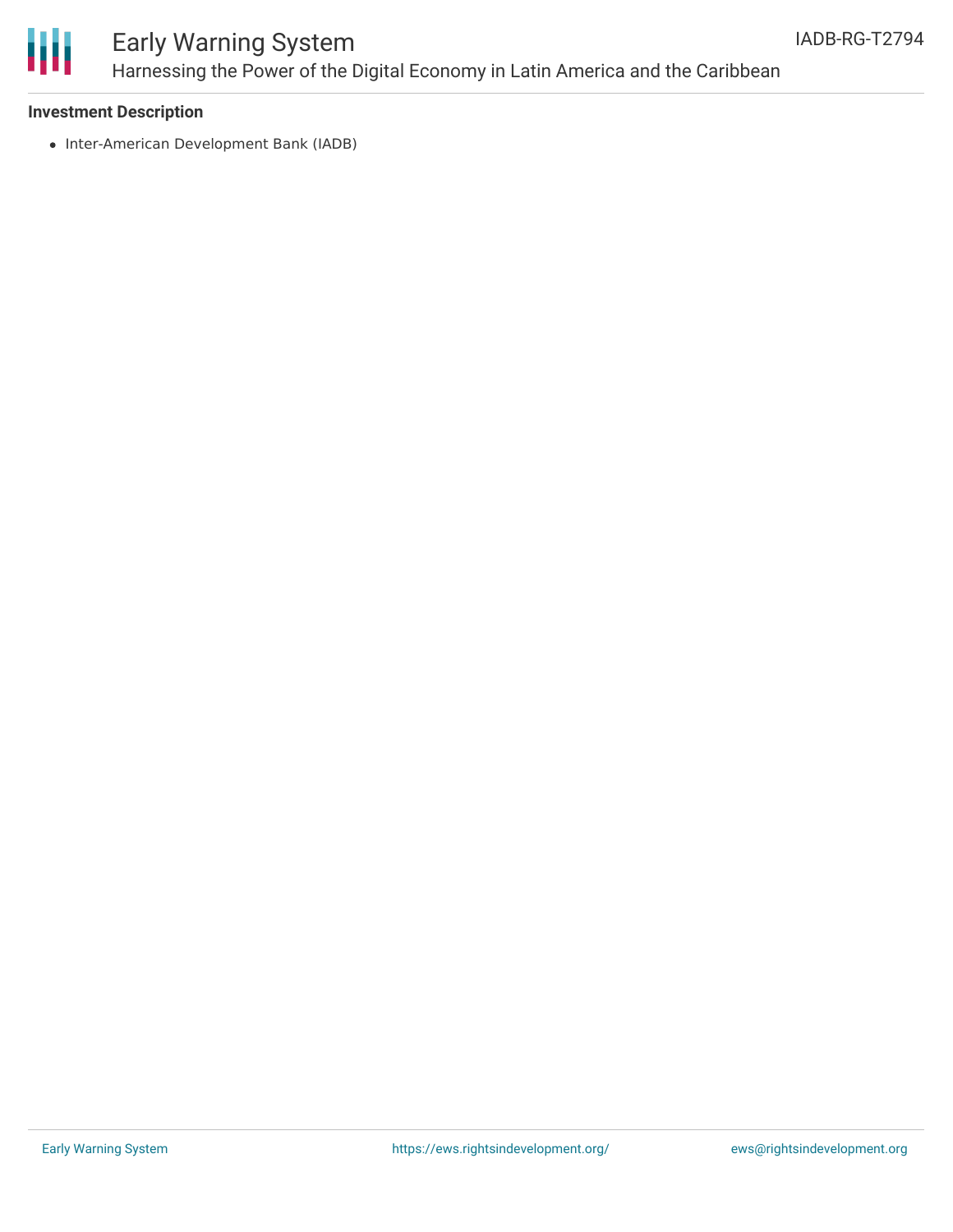

#### **Contact Information**

#### ACCOUNTABILITY MECHANISM OF IADB

The Independent Consultation and Investigation Mechanism (MICI) is the independent complaint mechanism and fact-finding body for people who have been or are likely to be adversely affected by an Inter-American Development Bank (IDB) or Inter-American Investment Corporation (IIC)-funded project. If you submit a complaint to MICI, they may assist you in addressing the problems you raised through a dispute-resolution process with those implementing the project and/or through an investigation to assess whether the IDB or IIC is following its own policies for preventing or mitigating harm to people or the environment. You can submit a complaint by sending an email to MICI@iadb.org. You can learn more about the MICI and how to file a complaint at http://www.iadb.org/en/mici/mici,1752.html (in English) or http://www.iadb.org/es/mici/mici,1752.html (Spanish).